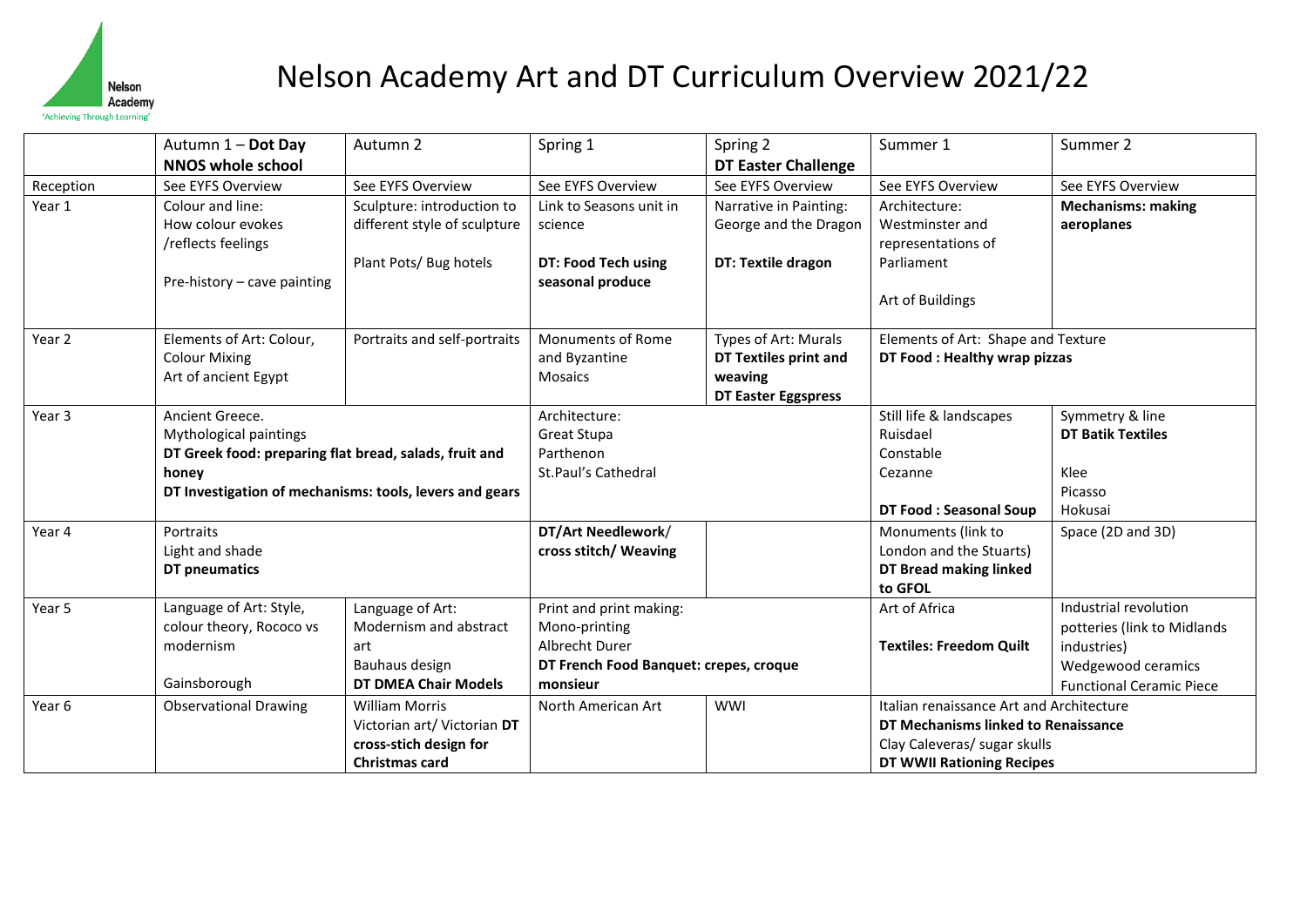

| By the end of Key Stage 1, pupils will:                               | By the end of Key Stage 2, pupils will:                                       |  |  |
|-----------------------------------------------------------------------|-------------------------------------------------------------------------------|--|--|
| have been introduced to a range of tools and techniques in            | have developed skill and control using a range of tools and                   |  |  |
| both 2D and 3D media.                                                 | techniques in both 2D and 3D media.                                           |  |  |
| have improved fine motor skills when using drawing tools:             | have used drawing tools (pencil, pastel, chalk, charcoal, pen)<br>$\bullet$   |  |  |
| pencils, chalk, charcoal, pastels.                                    | to create line, form and shade.                                               |  |  |
| know how to hold a brush (on the metal) to make lines,                | use a brush with developing control: outline and fill, mix and                |  |  |
| shapes and to fill in areas (higher up the brush for bigger           | blend paint to create a desired effect.                                       |  |  |
| shapes) of a painting with growing care.                              | be able to fix clay pieces together using slip and score<br>$\bullet$         |  |  |
| Know the primary colours and how to mix these to make                 | technique, use different tools to create pattern and shape in                 |  |  |
| secondary ones.                                                       | clay pieces.                                                                  |  |  |
| be able to roll a ball and sausage in clay/ plasticine/ dough         | handle scissors, craft knives and lino cutting tools safely and<br>$\bullet$  |  |  |
| and know how to form these into other objects (e.g. a pinch           | use them to cut with developing accuracy and control.                         |  |  |
| pot/tile/figure). They will begin to fix pieces to each other to      | Have created print using collagraph, lino and monoprint<br>$\bullet$          |  |  |
| make new sculptures.                                                  | techniques.                                                                   |  |  |
| handle scissors safely and have been taught how to cut                | Combine textile pieces (sewing, weaving) and create pictures                  |  |  |
| around simple shapes and along lines.                                 | and patterns using a range of stitches and materials.                         |  |  |
| Have created print using found objects, relief print (e.g. press      | Build on knowledge of a range of artists - both past and<br>$\bullet$         |  |  |
| print) and have printed onto different materials.                     | present day -comparing and commenting on style, subject                       |  |  |
| have knowledge of artists from the past (e.g. Egypt/<br>$\bullet$     | and technique used.                                                           |  |  |
| Renaissance) and present through discussion and observation           | have used this to inspire their own work either in the style of,<br>$\bullet$ |  |  |
| of their work. They will be able to comment on these works            | using the subject matter of or as a response to the pieces.                   |  |  |
| and give opinions. Some will compare these and discuss                | Developed their own sketch book, collect inspiration, try out<br>$\bullet$    |  |  |
| similarities and differences.                                         | techniques and develop their own ideas.                                       |  |  |
| have used this stimuli to inspire their own work either in the        | Have collaborated on work for exhibition in school and for                    |  |  |
| style of, using the subject matter of or as a response to the         | sharing in the wider world (online, NNOpen Studios).                          |  |  |
| pieces.                                                               | Have worked with an artist in school on a project and/ or visited an          |  |  |
| Have collaborated on work for exhibition in school and for sharing in | arts setting (museum or gallery) producing work there or collecting           |  |  |
| the wider world (online, NNOpen Studios).                             | stimulus for work back at school.                                             |  |  |